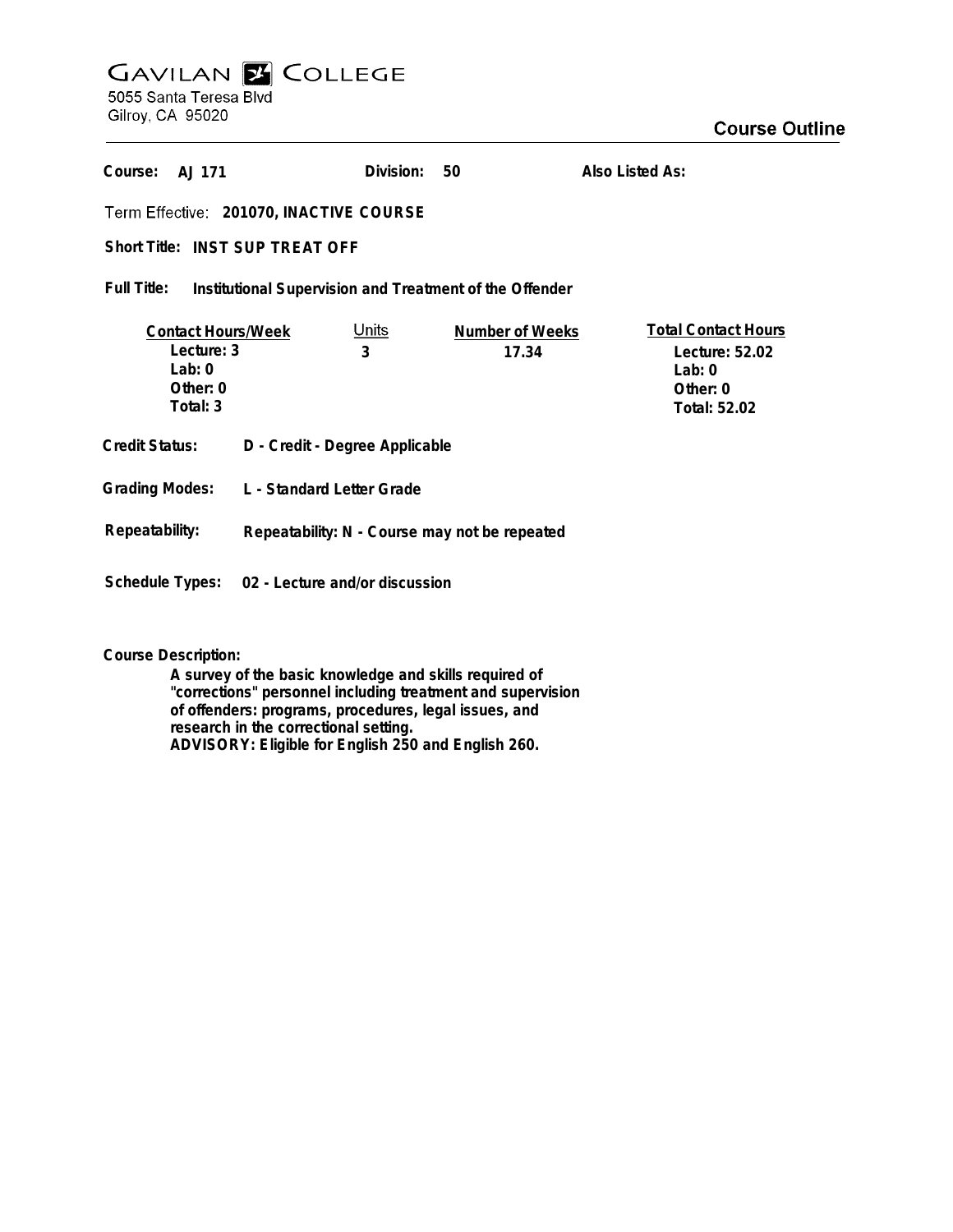**ARTICULATION and CERTIFICATE INFORMATION Associate Degree: CSU GE: IGETC: CSU TRANSFER: Transferable CSU, effective 199270 UC TRANSFER: Not Transferable**

### **PREREQUISITES:**

### **COREQUISITES:**

**STUDENT LEARNING OUTCOMES:**

**1. Understand the historical development of correctional institutions.**

**2. Understand society's early ideas of punishing the offender.**

**3. Understand the factors associated with the geographical**

**placement of a correctional institution.**

- **4. Understand institutional classification procedures.**
- **5. Understand the nature of inmate supervision.**
- **6. Express knowledge of institutional inmate programs.**
- **7. Understand the theory underlying inmate discipline.**
- **8. Express knowledge of institutional inmate programs.**
- **9. Understand inmate grievance mechanisms.**
- **10. Understand the principle of prison management.**

**TOPICS AND SCOPE:**

**Inactive Course: 05/10/2010**

**Curriculum Approval Date: 11/12/1992**

- **1 Introduction**
- **A. Course Parameters, Testing, Evaluation**
- **B. Course Objectives**
- **C. Introduction to Institutions**
- **D. Periodical Literature Report Assignment**
- **2 Historical Development**
- **A. Colonial Criminal Codes**
- **B. Colonial Institutions**
- **C. Periodical Literature Report Assignment**
- **3 Historical Development Continues**
- **A. Development of Adult Correctional Institutions**
- **1. The Pennsylvania System**
- **2. The Auburn System**
- **B. Library Law Research**
- **4 Early Ideas of Punishment**
- **A. Retribution**
- **B. Deterrence**
- **C. Library Law Research**
- **5 Early Ideas of Punishment Continues**
- **A. Incapacitation**
- **B. Individual Intimidation**
- **C. Reformation**
- **D. Library Law Research**
	- **6 Overview of Constitutional Issues Surrounding**

**Confinement**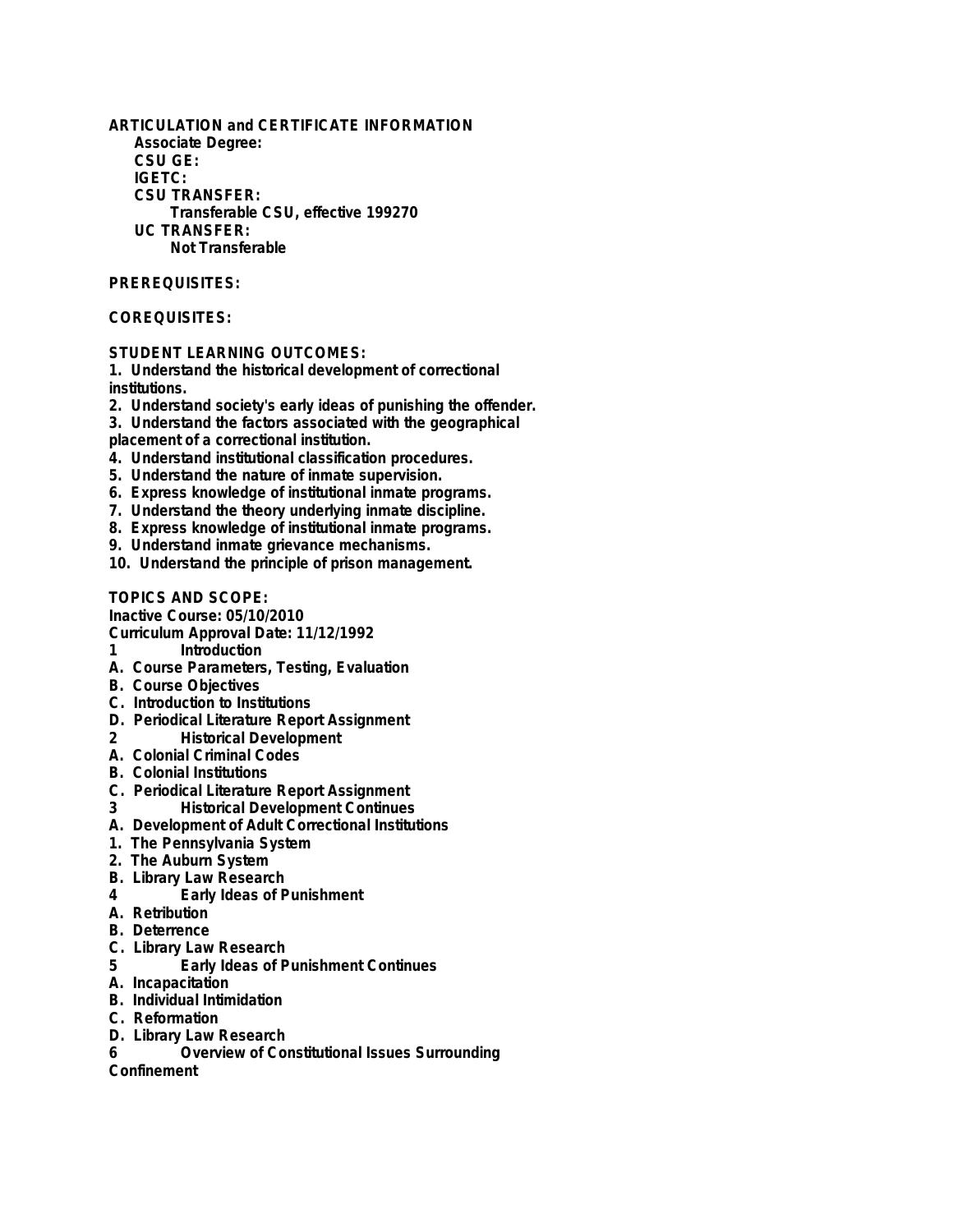- **A. Conditions**
- **B. Treatment**
- **C. Overcrowding**
- **D. Case Problems Assignment**
- **7 The Correctional Institution as a Community**
- **A. The Social Context of Jails**
- **B. Prison Power**
- **C. Case Problems Assignment**
- **8 Formal and Informal Economic Systems**
- **A. Case Problems Assignment**
- **9 Street and Prison Gangs**
- **A. Law Projects Assignment**
- **10 Prison Guards**
- **A. Law Project Assignment**
- **11 Women Prisons**
- **A. Term Paper Assignment**
- **12 Prison Violence**
- **A. Term Paper Assignment**
- **13 Programs in Correctional Institutions**
- **A. Work and Imprisonment**
- **B. Vocational Training**
- **C. Term Paper Assignment**
- **14 Programs in Correctional Institutions Continues**
- **A. Statistical Guidelines for Custodial**

**Classification Decisions**

- **B. Correctional Education and Training**
- **C. Term Paper Assignment**
- **15 Programs in Correctional Institutions Continues**
- **A. Health Care**
- **B. Ombudsmen**
- **C. Grievance Mechanisms**
- **D. Term Paper Assignment**
- **16 Reintegration: Institutional and Community**
- **Corrections**
- **A. Community-Based Programs**
- **B. Recidivism Rates**
- **C. Halfway Houses**
- **D. Judicial Case Assignment**
- **17 Scientific Guidance for Correctional Policies**
- **A. Efficient Sentencing**
- **B. Post-Prison Success**
- **C. Judicial Case Assignment**
- **18 Course Review, Final Examination**

**ASSIGNMENTS:**

**Each week the student will read assigned chapters and complete appropriate assignments to meet the one-to-two lecture out-of-class standard.**

## **COURSE OBJECTIVES:**

**At the conclusion of this course the student will be able to understand and use the following:**

**1. In class, through discussion, the student will trace significant historical accomplishments related to correctional institutions.**

**2. In class, the student will identify and describe the Pennsylvania and Auburn systems and state their intended purpose.**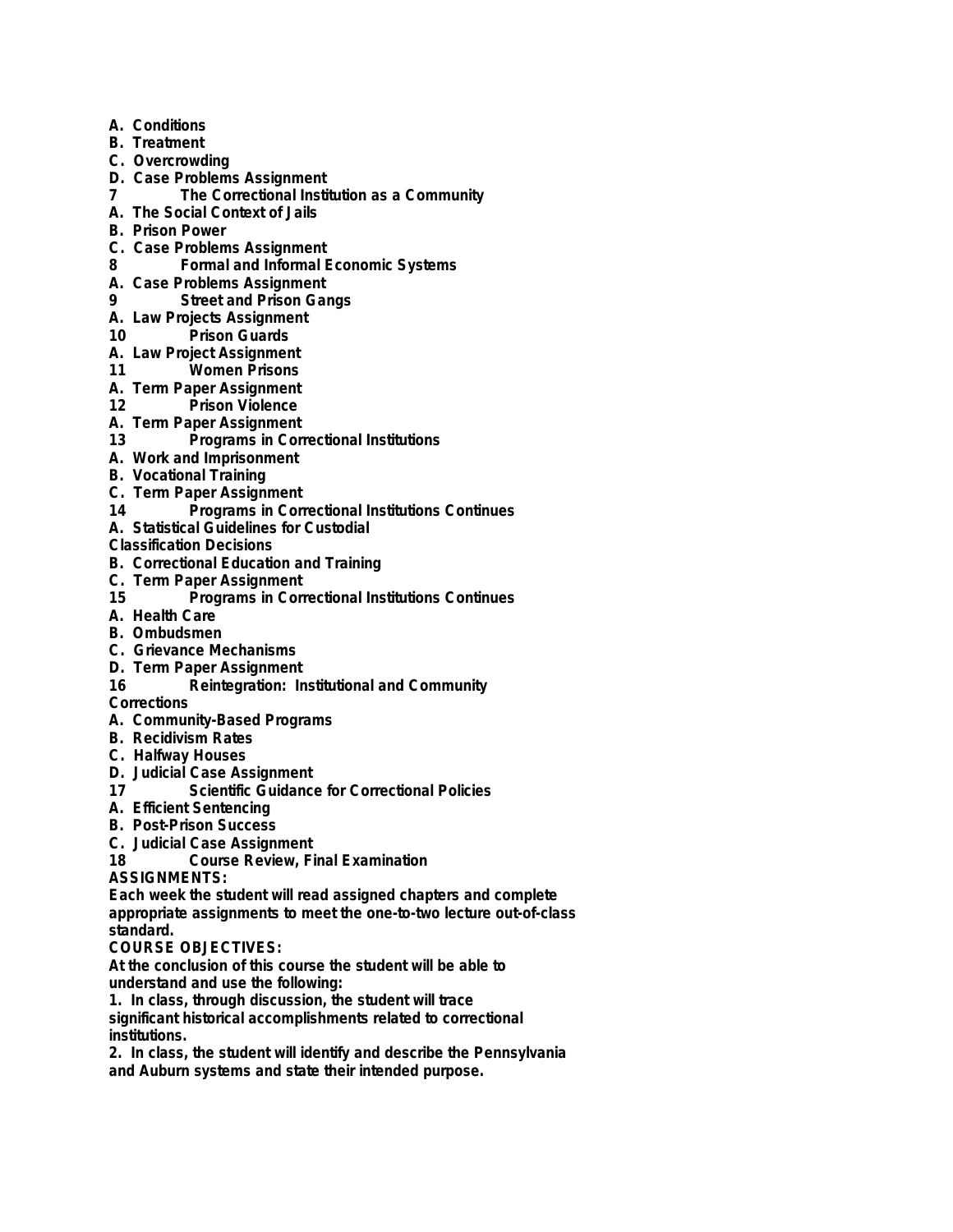**3. In class, the student will identify and define three (3) ideas of punishment from the list of five (5) given.**

**4. In class, the student will understand the purpose of institutional design, size and location.**

**5. In class, through discussion, the student will state the purpose of and methods of accomplishing an admissions-orientation or reception program.**

**6. The student will identify the composition of the "ideal" classification committee and describe its function.**

**7. The student will identify at least five (5) "classification consideration factors," state the reason for reclassification and list at least three (3) contributions of classification.**

**8. The student will demonstrate, in class and through discussion, his/her knowledge of the importance of good attitudes and relationships between staff and inmates and the importance of and ability to give orders.**

**9. The student will demonstrate a knowledge of proper body, cell, locker, room, and grounds searches, and the reasons for these searches.**

**10. The student will identify the various types of institutional and inmate counts, the reasons for them, and the proper methods of accomplishing same.**

**11. The student will identify the proper sequence in handling inmate mail, types of correspondence, and three reasons for the advisability of inmate mail censorship.**

**12. The student will demonstrate, in class, through discussion, his/her knowledge regarding the reasons for the courteous reception and treatment of visitors: reasons for and methods of maintaining institutional custodial standards; institutional sanitation and cleanliness; importance and use of visiting records; benefits of conjugal visiting and proper inmate behavior and appearance during visits.**

**13. The student will identify the objectives and basis for discipline; techniques and procedures of institutional discipline; the composition of the disciplinary committee and its dispositions; inmate appeals process; and the importance and use of records.**

**14. The student will state the purpose for and components of an institutional academic, vocational and social education program.**

**15. The student will identify various institutional employment positions and the reason for them.**

**16. The student will identify the benefits of and activities to be included in an institutional recreation program.**

**17. The student will identify the purposes of an institutional religious program.**

**18. The student will discuss, in class, his/her knowledge of institutional medical services available including sick call, informed consent and refusal of treatment both medical and psychological.**

**19. The student will identify the importance of the inmate having a vehicle to "air" grievances and the student will be able to identify at least three mechanisms and be able to give an explanation of each.**

**20. The student, through classroom discussion, will identify and**